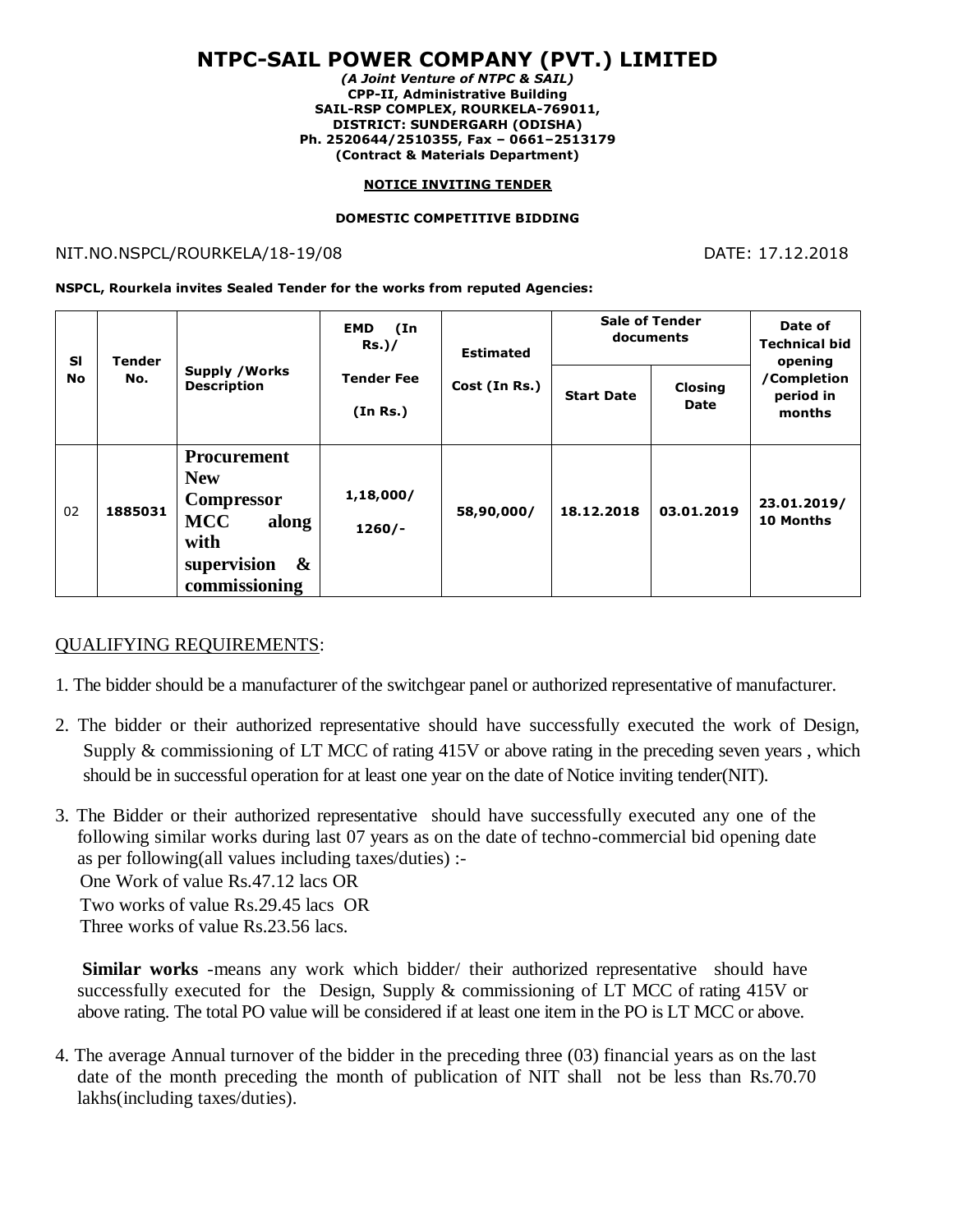For Financial QR , the bidder shall submit the Audited Balance Sheet and Profit and Loss Account for the specified period. In case where audited results for the last preceding FY are not available, certificate of financial statements from a practicising Chartered Accountant shall also be considered acceptable. Other income shall not be considered for arriving annual turnover.

 For technical QR, the bidder must submit documentary evidence in support of meeting the QR, like copy of supply completion proof from the client/Store receipt voucher (SRV)/ protocol jointly signed by purchaser & supplier, along with performance certificate for successful operation of at least one year.

## **Notes:**

- 1. Tender documents can be obtained from the office of AGM(C&M), NSPCL, Rourkela on any working day from the tender sale start date as indicated in NIT. Tender documents will be sold up to 17.00 hours of last date of sale. Request for tender documents must accompany the cost of tender documents (Non-refundable) in the form of DD/ Bankers cheque in favour of NTPC-SAIL Power Company Ltd, Rourkela encashable at State Bank of India, Rourkela.
- 2. The bids shall be received up to 3.30 PM on due date of bid opening in the office of AGM(C&M) NSPCL, Rourkela and shall be opened at 3.45 PM on the same date in the presence of those bidders who wish to be present. If the date of opening happens to be a closed holiday, bids shall be received up to 3.30 PM and opened on the next working day.
- 3. Request for tender documents received after the last date of sale of tender documents, due to delay on account of postal/courier service or without requisite amount of tender documents shall not be entertained.
- 4. Detailed specifications of job including scope of work/ supply and all terms and conditions of NIT shall be given in the tender documents.
- 5. Notwithstanding anything stated above, NSPCL reserves the right to assess bidder's capability and capacity to perform the contract, should the circumstances warrant such assessment in the overall interest of NSPCL and decision of NSPCL in this regard shall be final.
- 6. The bidding documents shall be issued to all bidders upon their depositing the requisite cost of bidding documents along with request letter without prima-facie examination of qualification status. The qualification status shall be examined by the tender committee only during the process of evaluation. However, such issue of tender documents will not automatically mean that bidders are considered qualified.
- **7.** Single stage two envelope bidding system shall be adopted for the subject package.
	- (i) First envelope shall contain
	- a) EMD
	- b) No deviation certificate as per attached format only.
	- c) Supporting documents for fulfilling the qualifying requirements.
	- d) Signed and stamped tender documents, terms & conditions and un-priced bid which shall be considered as technical bid &
	- (ii) Second envelop shall contain

a)price bid only duly filled in, signed and stamped.

b)Both technical and price bids shall be submitted before bid submission time and date. Bidder shall clearly indicate on the respective envelopes as Technical Bid along with EMD details and Price bid.

- 8. For fulfilling the Qualifying requirements, intending bidder shall be required to submit the following documents along with their technical bid.
	- a. EMD in prescribed forms(DD/BC/Bank Guarantee as per NSPCL format).
	- b. Certificate of CA, Audited Profit & Loss Statement/ Documents towards meeting financial criteria.